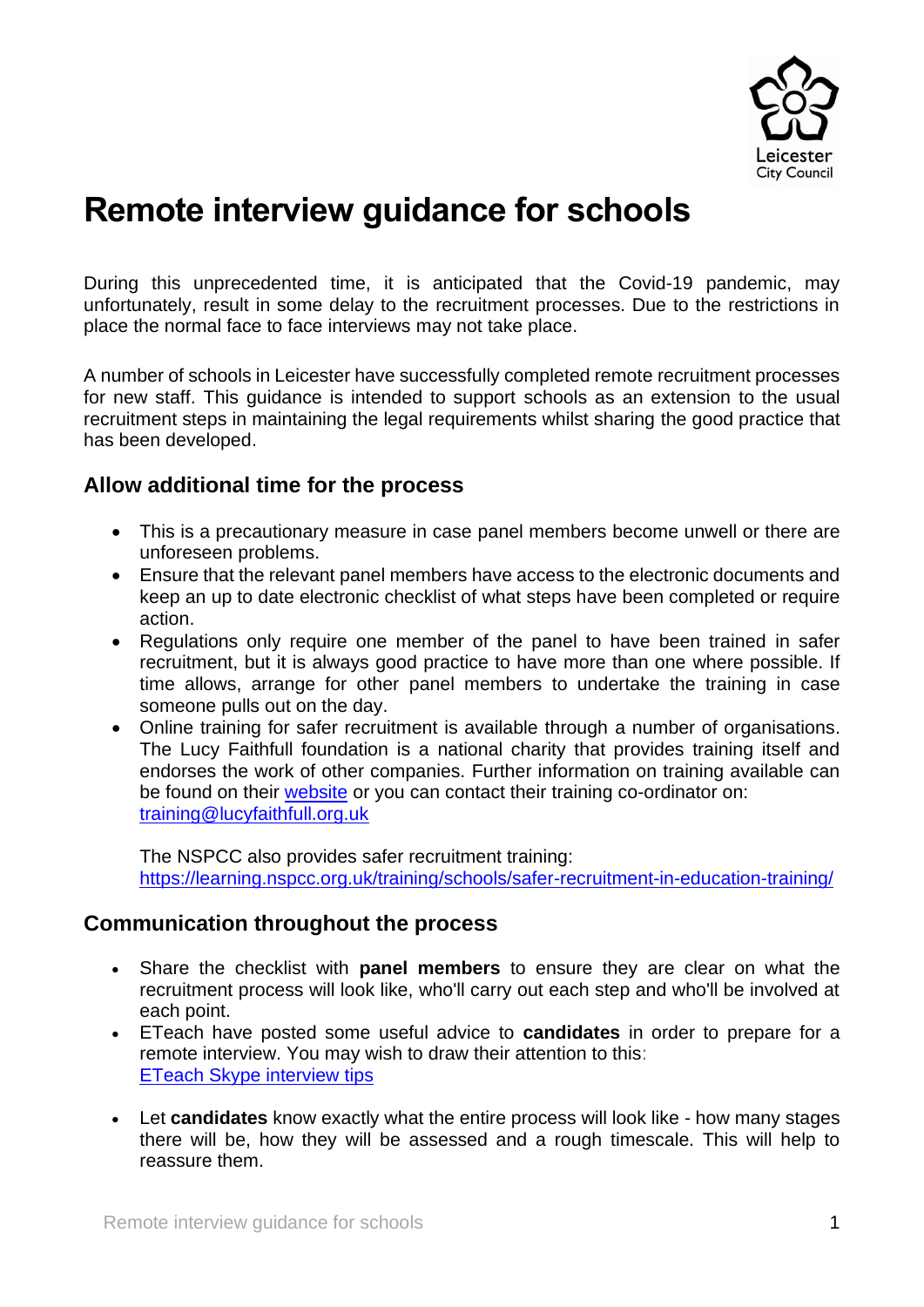## **Amend recruitment policies**

Decide what you need to adapt in your recruitment process and review any relevant policies.

Make sure you update your policies to reflect the changes - e.g. your safer recruitment policy and recruitment policy.

Governing bodies have been provided with advice on how to carry out virtual meetings or email for 'essential' items of business. Any revisions to relevant policies can be dealt with easily through either method.

#### **Potential interview solutions**

#### **1. Additional phone interview to screen candidates**

Treat this as part of the formal stage of the recruitment process - ask each candidate the same questions.

Use this extra step to help build a relationship with candidates, to compensate for not meeting them in person, and use the opportunity to sell your school. Make a note of the key aspects you want candidates to go away with and be sure to get those across.

Be clear on what you want to learn about candidates, set 5 or 6 questions and keep to an agreed time limit of 20 – 30 minutes.

#### **2. Interview tasks**

Decide whether you want candidates to complete tasks before, during or after the interview and make sure this is clear to them ahead of time - including how long they will have to complete the task and how to submit it.

For tasks such as presentations, ask candidates to send a video of themselves delivering the task so that you can review them in your own time and not over video conference.

Below is an example from a local school:

"We took the interviews over two mornings to ensure social distancing. Candidates did not have anything to prepare before the day but needed to bring a laptop (and obviously their DBS identification so we could copy it in case they were appointed).

We had four activities, a short novel/picture book to devise a lesson in 1.5hrs followed by sharing it with myself and the deputy as if we were part of their year team. It was a good to see how creative they were and the consideration they gave to abilities, engagement, deepening thinking, expectation and understanding of how learning builds on previous learning. As well as their communication skills."

Others have used a similar approach but online.

Nationally, where the candidate was willing to share videos of their teaching, this was taken as part of their general development. Please note that all candidates should have the same experience at interview. You should be consistent across the whole group being interviewed.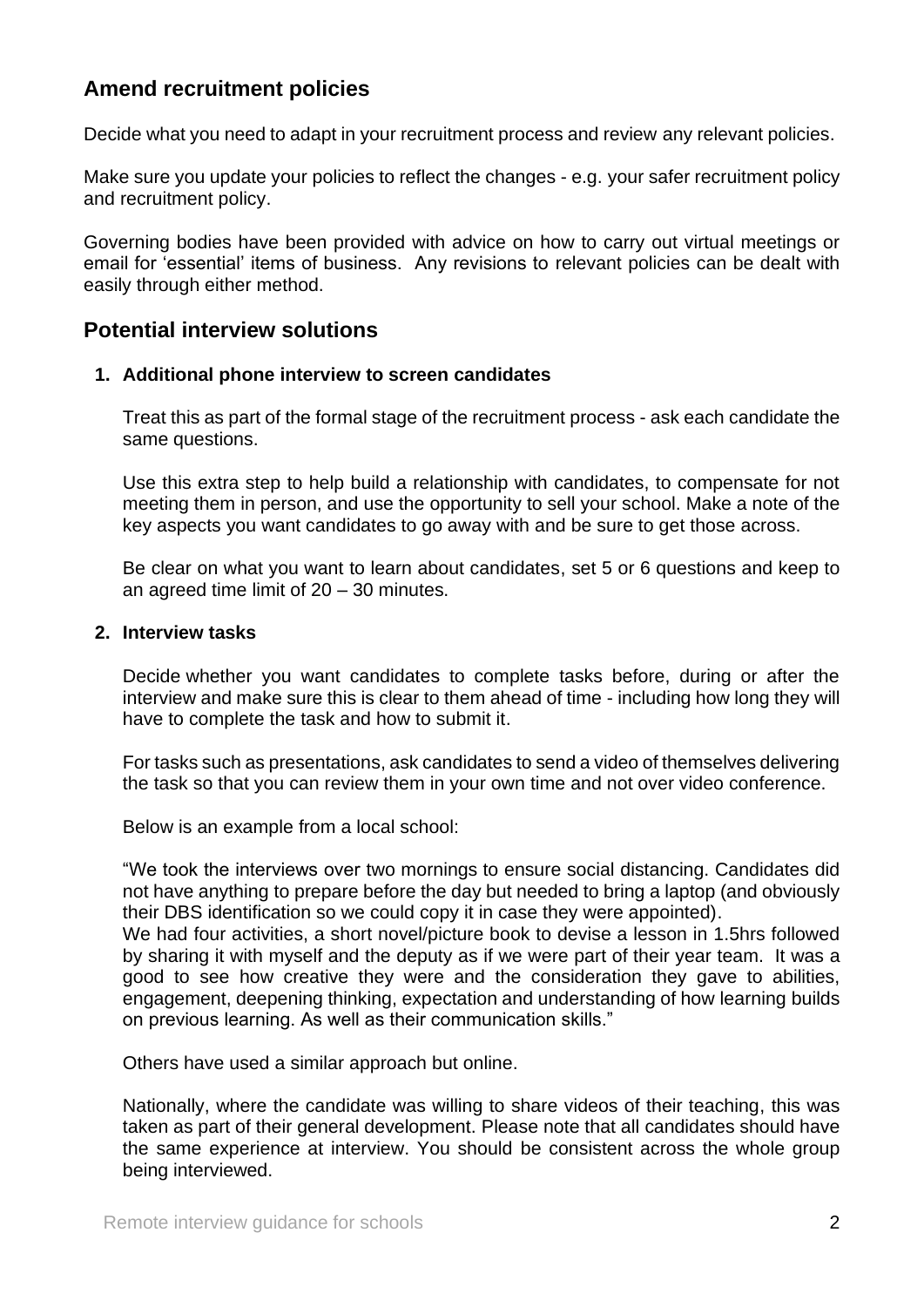If you are conducting remote interviews it is strongly suggested that you contact your HR provider for advice.

#### **3. Remote interviews**

It is important to ensure that the technology is working and you have the right space to conduct the interviews. Consider whether the room is quiet, unlikely to have any interruptions, has sufficient light and the camera/microphone are working.

If you have panel members who are less confident about interviewing in this way test it out. It will also iron out any potential IT problems.

You may wish to organise a trial run conversation with candidates for the same reasons. This conversation will also help to build a relationship with the candidates and allow you to talk through any reasonable adjustments for the interview itself. Let them know how the interview will run.

#### **Etiquette during the interview - for panel members**

- Make sure the panel is appropriately dressed
- Give candidates your full attention
- Nominate a chair to manage the interview process and invite panel members to speak - agree beforehand who'll ask what questions
- Use physical cues like putting your hand up. E.g. during discussions so the candidate knows who is about to speak
- Keep microphones on mute unless you are talking

#### **Prepare interview questions as you normally would**

- Give candidates extra time to answer questions. If you are able, type key words into the chat function of the software. This could be for clarity or as a reasonable adjustment for candidates with additional needs
- Include additional safeguarding questions if you wish
- Start and end the interview in the usual way

#### **4. Alternative to lesson observations**

If your school is currently delivering remote lessons, ask candidates to deliver one remotely.

Otherwise, review the evidence you're normally looking for when observing a lesson and use this to set specific interview questions. For example, ask:

- How do you try to establish appropriate relationships with pupils?
- How do you make sure your lessons are:
	- o Engaging for the class?
	- o Differentiated to support children of all abilities?

Is it possible to meet a group of pupils remotely? For example, those on the student council. Have someone from the panel online to observe and record it so you have something to refer to.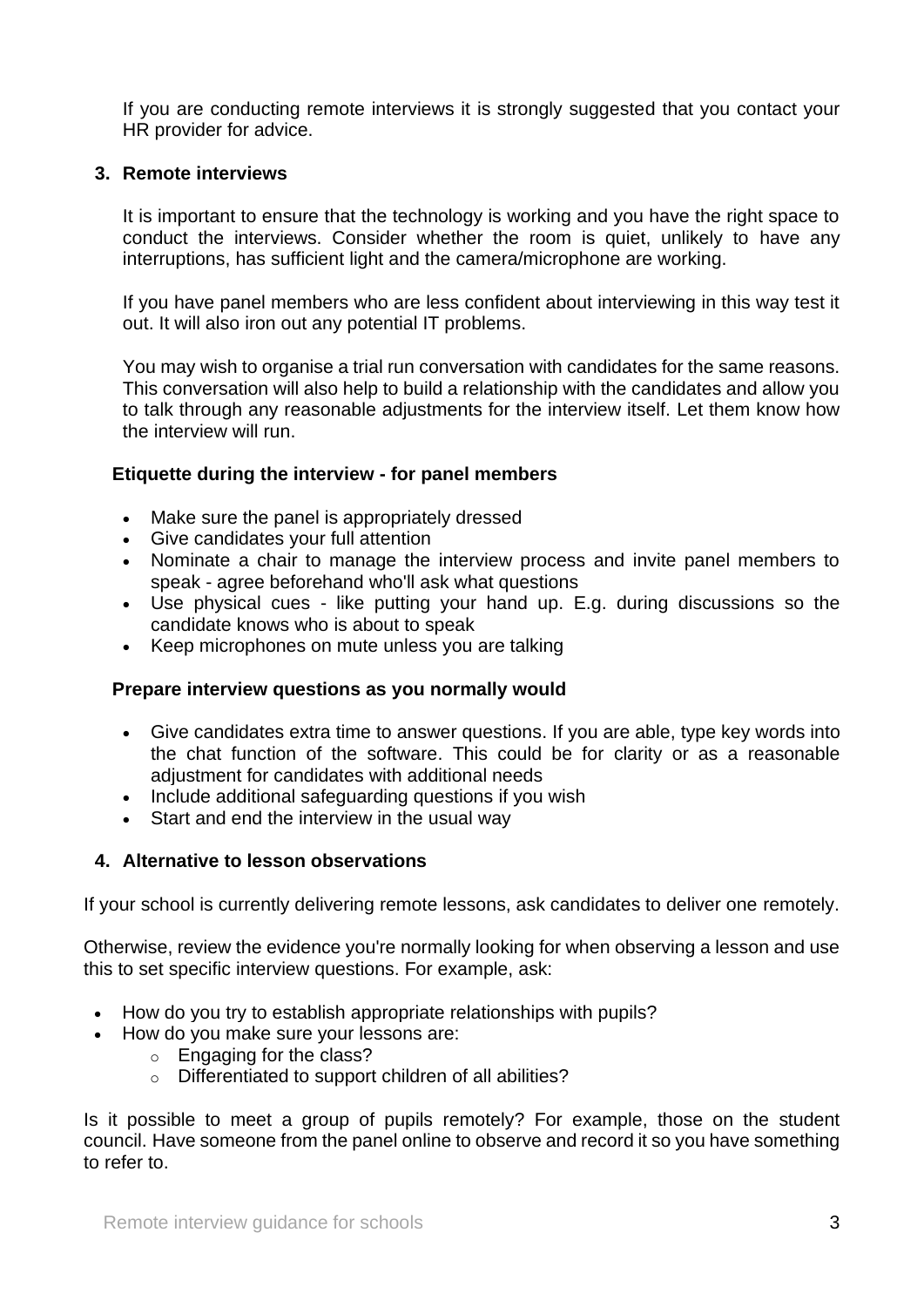If you have not been able to observe teaching practice you can discuss this during the formal interview and make reference of the need for an initial assessment in the offer letter.

# **Referees**

Follow your usual practice for requesting references but allow additional time. It may be helpful for candidates to provide alternative contact details where possible.

- If a referee does not respond to your request, ask the candidate to pursue on your behalf. If there is still no response, ask for the name of another referee.
- You may wish to amend your reference request letter slightly to seek more detail on teaching practice if you are not able to make a full assessment.

## **Senior positions**

If you are recruiting for a senior position, it is likely that you will want candidates to meet staff.

Organise a timetable and send it to candidates and your staff:

- Use a single video-conference link that candidates can stay on
- Have specific times for members of staff or groups to log in and meet candidates

As you normally would, ask members of staff to feed back on their impression of the candidates.

## **NQT's**

The expectation is that universities, colleges and SCITTs will be following similar assessment procedures to schools meaning there will still be NQTs in the market for jobs.

## **Check ID documents remotely**

Due to the current situation you may not be able to see ID documents face to face. Scanned images or video link are acceptable as an interim measure, but the original documents should be brought into school as soon as it is possible to do so. It would be good practice to include this request in your offer letter.

All other pre-employment checks should remain in place.

As of 30 March 2020 the following temporary changes have been made:

- checks can now be carried out over video calls
- job applicants and existing workers can send scanned documents or a photo of documents for checks using email or a mobile app, rather than sending originals
- employers should use the [Employer Checking Service](https://www.gov.uk/employee-immigration-employment-status) if a prospective or existing employee cannot provide any of the accepted documents

Please access the gov.uk [COVID-19 right to work checks](https://www.gov.uk/guidance/coronavirus-covid-19-right-to-work-checks) for further information and advice regarding the temporary adjustments.